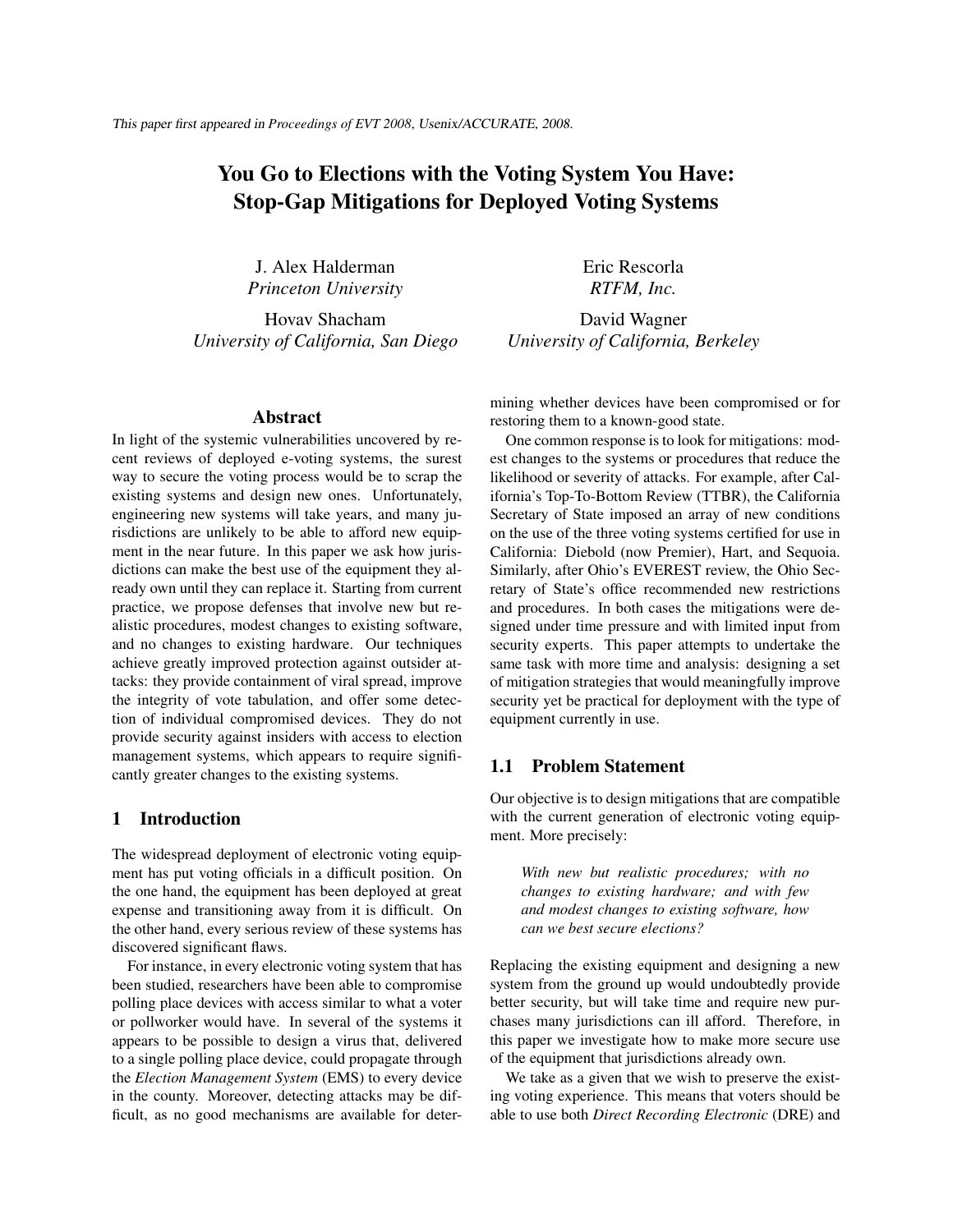*optical scan* (opscan) ballots in both precinct-count and central-count modes.

The changes we propose will not render any of the systems unbreakable, but we believe they would provide stronger defenses against certain kinds of attacks — such as voting machine viruses — than do current systems as they are commonly used today. This represents a tradeoff between security and ease of deployability. While we recognize the desirability of having measures that can be deployed before the November 2008 general election, and some of what we propose most certainly can be deployed rapidly, we also describe measures that may not be deployable in six months but are more practical than a complete redesign of the existing systems.

# 1.2 Threat Model

The scope of this work is limited almost exclusively to outsider attack. We assume that insiders (e.g., county employees) who have direct access to central election management systems or to polling place devices will be able to do real harm. The current systems are very hard to secure against this type of threat without significant modifications. Our focus is on trying to prevent outsiders from doing too much harm and on being able to detect and recover from any attacks they may mount. In addition, we focus primarily on large-scale fraud; defeating small-scale fraud seems to be much more difficult.

# 1.3 Basic Assumptions

We start from several basic assumptions, which reflect lessons learned from past electronic voting studies:

- *County headquarters is kept physically secure.* We assume that the EMS is maintained with high levels of access control (locked rooms, dual person rules, no connections to the Internet, etc.) sufficient to thwart attack by outsiders. We appreciate that this is a difficult bar to attain, but if the EMS is not kept secure we know of no practical method for ensuring the security of the polling place devices it manages.
- *Software will remain vulnerable.* Experience with all kinds of security software shows that it is difficult if not impossible to produce vulnerability-free programs, and all serious reviews of voting systems have found significant security weaknesses. Therefore, we must assume the system software cannot be trusted to process malicious data without itself being subverted. This is clearly undesirable — software *ought* to be able to handle malicious data but there is ample evidence that existing software is not secure and none that vendors can soon secure it.
- *Hardware will remain only modestly resistant to physical attack.* The locks, tamper seals, and other physical protections in current polling-place devices have generally proved easy to bypass. Given the generally low level of tamper-resistance provided by commodity seals [\[22\]](#page-13-0) and the high cost of constructing truly tamper-resistant systems, we expect this situation to continue.
- *Polling places have little physical security.* Devices are often left unsupervised overnight at polling locations not chosen for their physical security. It would not be difficult for even a modestly dedicated attacker to obtain physical access to the devices under these circumstances. The threat we are concerned with is not that an individual device will be compromised but rather that it will be used as an attack vector against the entire county.
- *Compromise is undetectable and irreversible.* With today's voting equipment, once a device is subverted and its software replaced by malicious software, there is effectively no realistic way to detect this compromise. Because malicious firmware can be designed to emulate the correct software when subjected to any external checks, the only safe way to detect compromise is to directly examine the internal memory. This often requires disassembly of the device, which is not practical on a regular basis. Additionally, even if compromise is suspected, there may be effectively no way to reset the device to a known-good state. Many existing voting devices store their firmware in flash memory, so malicious code can overwrite the firmware and render the device forever compromised.

One consequence of these assumptions is that any equipment that ever leaves country headquarters (e.g., for deployment to a polling site) must be treated as if it is compromised. Similarly, any electronic data that comes from a polling site or from a device that has ever left headquarters might potentially be malicious. Because software cannot be trusted to handle malicious data safely, any contact that the EMS machines have with suspect data is a potential vector for compromise.

This paper focuses primarily on preventing the viral spread of malicious code, as this is the most powerful type of outsider attack known against current voting systems. While viral attacks require a significant upfront cost in terms of finding vulnerabilities in the target system and then crafting the appropriate malware, they can be deployed with minimal election-day effort, thus dramatically lowering the number of informed participants [\[5\]](#page-13-1). The California and Ohio reviews found viral spread vectors via essentially every channel through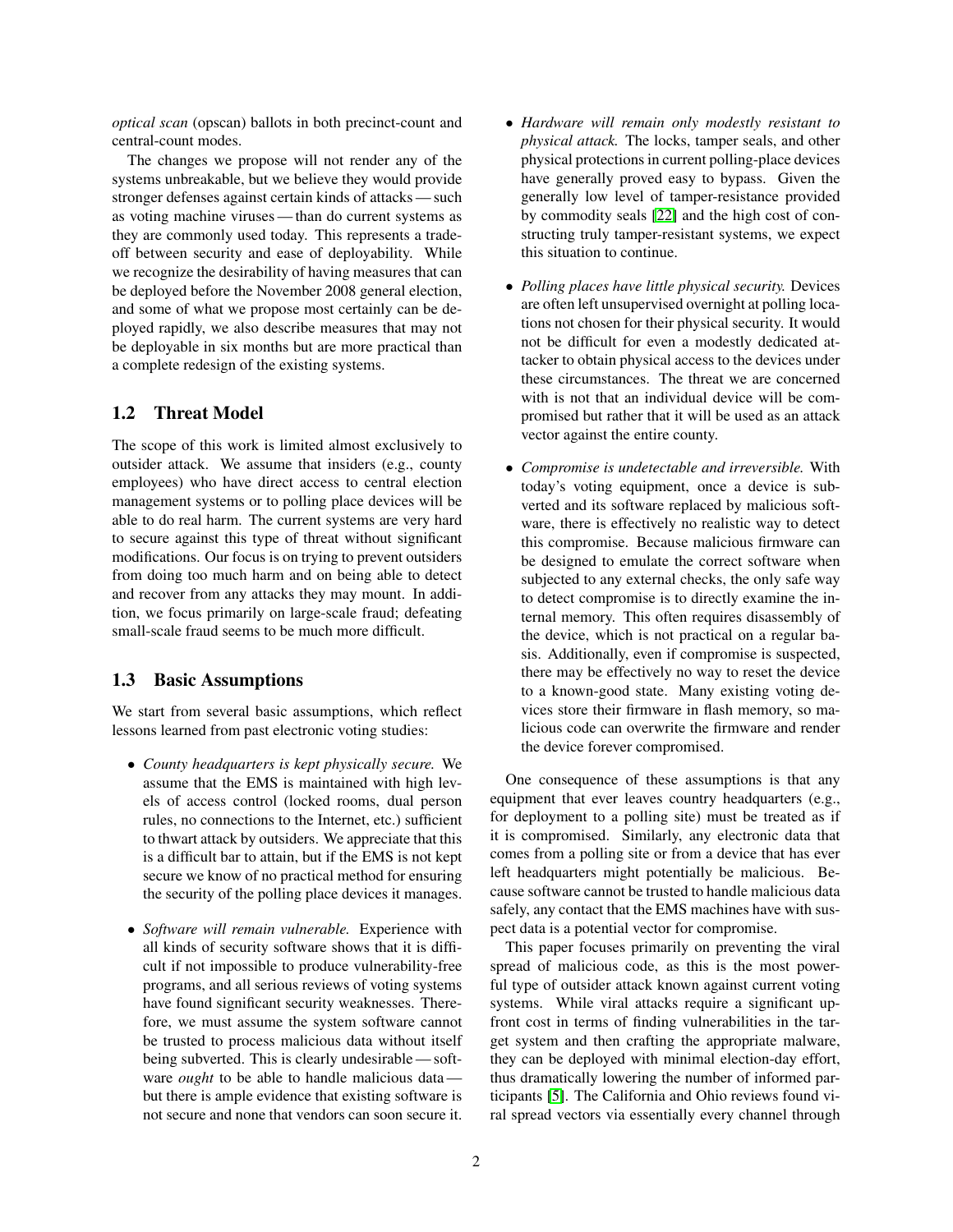which electronic data is conveyed. Moreover, the architecture of current voting systems is such that data flows in a cycle, from the EMS at county headquarters out to polling places in the field and back again. These cycles in the dataflow graph are what allow viruses to spread, so one of our core contributions is a set of recommendations for breaking these cycles.

# 1.4 Current Workflow

We can think of the election process as proceeding in five phases:

- 1. *Device initialization.* Before the election, officials use the EMS to prepare the ballot definitions and other information (such as cryptographic keying material) needed by the polling place devices to run the election. This information is then programmed into the polling place devices to prepare them for use in the field.
- 2. *Voting.* During voting, voters register their choices for contests, either on paper ballots, which may be either locally or centrally scanned, or on DRE consoles. At the end of the election the polling place devices, memory cards, and paper ballots are returned to election headquarters for tabulation.
- 3. *Early reporting.* When votes are electronically counted at the precinct (either via DRE or precinctcount opscan), the memory cards containing the results can be quickly read by the EMS to yield early but unaudited and unofficial results. In some jurisdictions, being able to produce such results for public consumption soon after the election may be an important political imperative for voting officials.
- 4. *Tabulation.* In the days and weeks following the election, the election officials prepare a complete official tally of the results. This involves aggregating the electronic results from the polling places, scanning any centrally counted paper or absentee ballots, handling write-ins and provisional ballots, and determining the winner of each contest.
- 5. *Auditing.* Finally, the election officials audit the election results. The auditing process is intended to provide confidence that the various election systems (both procedural and technical) are functioning correctly and are delivering accurate results. In most jurisdictions, the auditing procedure involves manually recounting some subset of the ballots and comparing the totals to the reported totals.

Each of these phases represents some risk to the election process and therefore is a candidate for mitigation. The remainder of this paper discusses mitigations which can be applied to each phase, with the exception of the voting phase, which we assume must remain unchanged.

#### <span id="page-2-0"></span>2 Device Initialization

Before the election, officials must program the polling place equipment with election definition files. Typically this involves resetting each device and transferring election-specific configuration information from the EMS to the device.

On existing voting systems, device initialization is a dangerous operation, as it may create opportunities for malicious code to spread. For instance, in many systems, election definitions are written by the EMS onto memory cards which are then distributed to the polling place devices. If there are vulnerabilities in the EMS code that processes the memory cards and cards from the field are reused and inserted into the EMS, then an attacker can leverage a single malicious memory card into control of the EMS and, through the EMS, attack all the pollingplace devices. Calandrino et al. [\[6\]](#page-13-2) describe just such an attack on the Premier system.

Calandrino et al. recommend mitigating this threat by having a specialized device which erases the memory card before it enters the EMS, thus protecting the EMS from attack [\[6\]](#page-13-2). However, this is insufficient because the memory card is potentially an active device, not merely a passive storage medium. For example, PCMCIA "flash drives" are typically flash memory chips with an attached ATA chipset. A malicious version of such a device could pretend to be zeroed but restore the malicious data for subsequent reads.

An attacker might construct such a malicious card in two ways. First, an attacker could construct a device which appeared to be a standard card but actually contained malicious hardware of his own construction. Second, some memory cards apparently contain softwareupgradable firmware [\[15\]](#page-13-3). Thus, an attacker with access to voting equipment at one polling place might be able to overwrite the firmware on the memory cards in that polling place, or introduce illegitimate memory cards. Although election procedures contain safeguards (e.g., tamper seals, two-person rules) designed to prevent card replacement, because even a single compromised card can infect the entire county, these procedures likely do not reduce the risk to an acceptable level.

Our goals for device initialization are necessarily limited. First, when initializing a machine or memory card that *has not* been infected or tampered with, the initialization step must successfully reset the device or card to a known-good state. We do not require that the initialization process successfully restore an infected machine or memory card to a known-good state; as described above, this is difficult to guarantee. Second, when initializing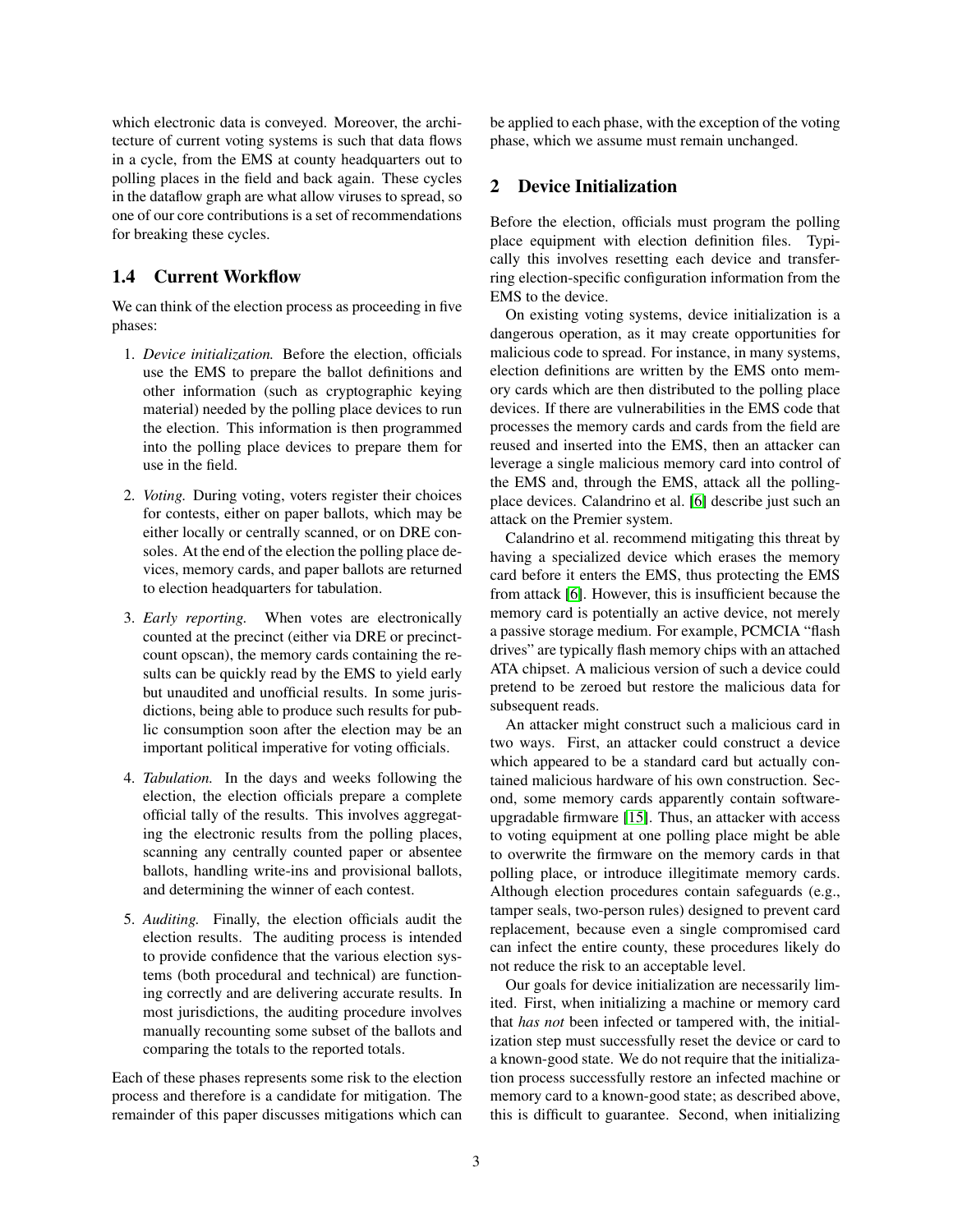a machine or memory card that *has* been compromised or physically tampered with, the initialization process must not enable this infection to spread any further. In particular, the EMS or initialization device must be protected throughout this process from malicious memory cards and other devices.

Our basic approach for accomplishing the second goal is to ensure that data can flow only one way: from the EMS to the device or memory card being initialized. We assume in this section that the EMS is trustworthy and has not been subverted; that will, in turn, impose constraints on other election operations to ensure that this invariant is preserved.

Single-use memory cards. For the reasons discussed above, it is not safe to insert any memory card that has ever left county headquarters into any trusted central election management PC. In the best case, we could simply treat memory cards as disposable. Before an election, fresh new cards are bought from a trusted source, inserted into the EMS to be burned with election definition files, and then inserted into the voting devices. On election night, when a memory card is received at county headquarters it is immediately sealed into a secure tamper-evident bag (e.g., a see-through, tamperevident evidence bag) and archived permanently. The crucial security property is that a memory card, once used in an election, is never re-used and never inserted into any other machine — so if a memory card does become compromised, it cannot become a vector for infection. Moreover, because only fresh unused memory cards are ever inserted into the EMS, we can be confident that those cards are not malicious and have not been subject to physical tampering by outsiders.

Cost could be an issue. PCMCIA memory cards are old technology and as a result are expensive (∼ \$20–100 per card), so buying new PCMCIA cards for each election might strain county budgets. CF cards are cheaper (∼ \$8–10 for a 1 GB card). Purely passive CF-to-PCMCIA adapters are readily available ( $\sim$  \$10 apiece), so one could buy one adapter per voting machine (these never need be discarded) and buy new CF cards for each election. Note that because an attacker might replace an adapter with a malicious component, the adapters must be treated as part of the polling place device to which they are fitted. If each voting machine receives 80–100 votes per election, then the cost of single-use CF cards is circa \$0.10 per vote cast, which may be affordable.

<span id="page-3-0"></span>Non-standard memory cards. Some voting machines (e.g., the Sequoia Insight and Premier AV-OS precinctcount optical scanners) rely upon non-standard memory cards that have limited availability or are proprietary and can be acquired only from the vendor. As a result, disposing of these after each election is not economically feasible, so we need a safe way to reuse them from election to election.

We propose to use a stateless, single-purpose, custombuilt trusted *initialization gadget* to erase and re-initialize these cards. Such a device should:

- *have no persistent state*: It should boot from PROM and should have a reset button that can be used to hardware power-cycle it.
- *implement one function only*: It should perform the sole task of erasing the card's contents and then initializing it with new data for the election, and include only enough code to support this task.
- *use an independent implementation*: It should be implemented from written specifications of the protocol to be carried out, so that there is no reuse of source code from the vendor systems.

The first requirement is intended to ensure that if there is some way for a malicious memory card or card containing malicious data to compromise the initialization gadget, this does not provide the attacker with a viral propagation path. (In particular, even if the initialization gadget is compromised by some card, it will be reset before any other card is inserted into it, so the compromise cannot spread.) The remaining requirements are intended to ensure that the initialization gadget has a trusted computing base that is small, independent of potential vendor bugs, and, ideally, verifiably correct.

This is the first instance of a concept that we will see throughout this paper — a single purpose, stateless management gadget used to replace some function that would otherwise be performed by the EMS. We use these gadgets to shift trust from one place to another where better assurance can be provided. For instance, a legacy EMS cannot be trusted to read malicious memory cards without becoming infected; in contrast, the single-function, stateless nature of our initialization gadgets gives us better assurance that a malicious memory card cannot trigger a lasting compromise of the equipment used to initialize memory cards.

We envision that, after booting, the initialization gadget would allow insertion of a single card. The gadget would then work in two phases:

- *zeroization:* The gadget first zeroes the contents of the card byte by byte. To minimize the risk of subversion, this should preferably be done without reading any data from the card.
- *initialization:* Then, the gadget copies the electionspecific data onto the card, using a simple bytefor-byte copy. Once the copy succeeds, the gadget would signal to the operator (e.g., via a green light)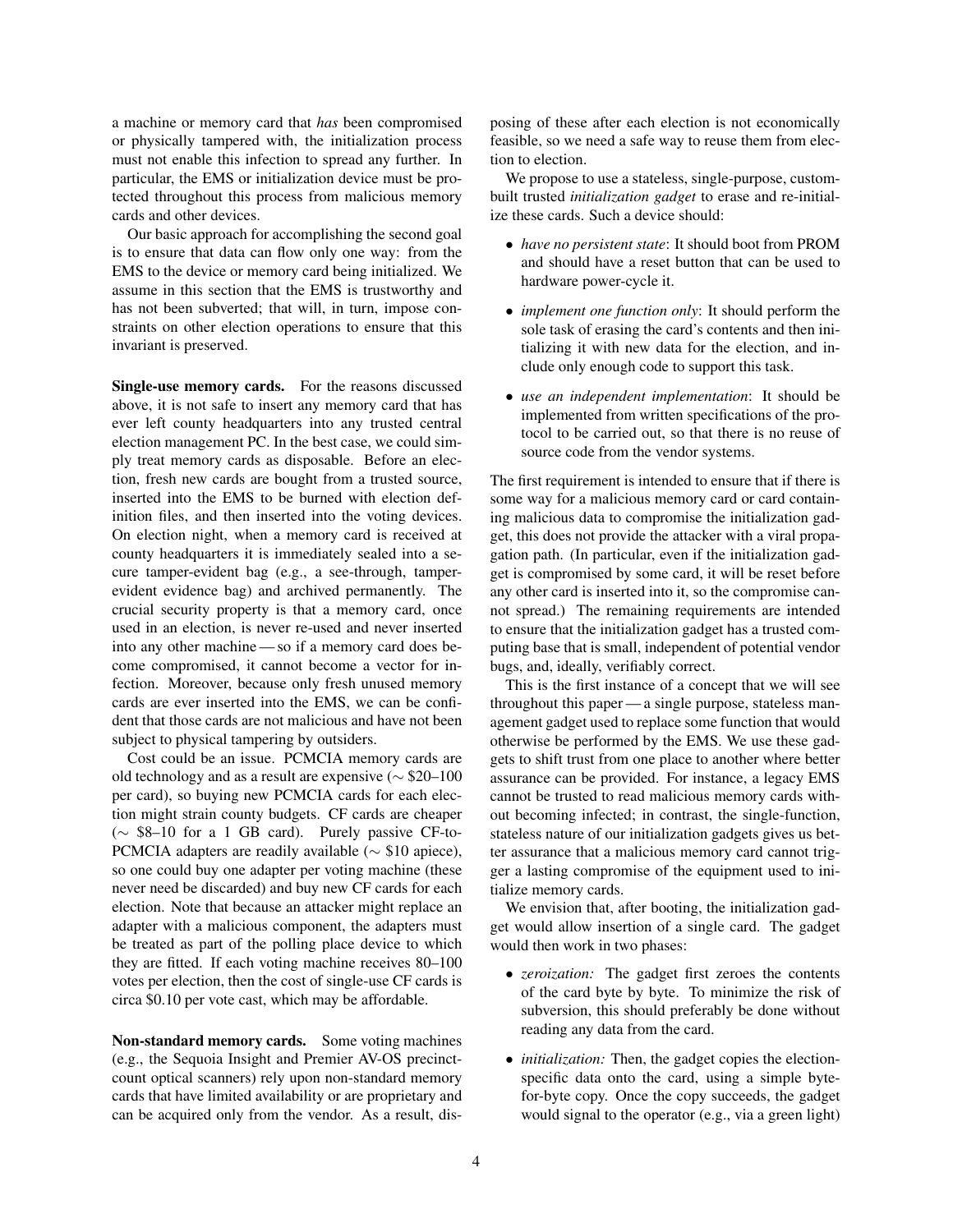| Device                                                          | <b>Initialization Techniques</b>                                                                                          |  |
|-----------------------------------------------------------------|---------------------------------------------------------------------------------------------------------------------------|--|
|                                                                 | ES&S iVotronic Single-use CF cards; PEBs zeroed with initialization gadget                                                |  |
| Automark Single-use CF cards                                    |                                                                                                                           |  |
|                                                                 | Hart eSlate, eScan Single-use PCMCIA memory cards for election definitions;<br>machines zeroed with initialization gadget |  |
| Premier AV-TSX, Sequoia AVC Edge Single-use PCMCIA memory cards |                                                                                                                           |  |
|                                                                 | Premier AV-OS, Sequoia Insight Non-standard memory cards zeroed with initialization gadget                                |  |

Table 1: Applicable initialization techniques for major commercial voting machines.

that the initialization cycle is complete, and the gadget should then halt so that the operator must powercycle the gadget before initializing any more cards.

Requiring the operator to press the hardware reset button after each card is removed and before the next card is inserted ensures that the initialization gadget is restored to a known-good state before each card is initialized, thus preventing viral spread through the gadget.

The major difficulty with such devices is that they require a new line of engineering: new hardware and software must be constructed to meet the requirements and the entire device must then be certified. Aside from the cost issues, this would significantly delay deployment due to the need to certify the devices.

As a cost trade-off, it might be possible to approximate such gadgets with properly configured general-purpose PCs. This would provide considerably weaker security guarantees. A PC, even with hard disk removed and booting from CD-ROM, is not necessarily stateless, since infection can persist, for example in updatable BIOS firmware [\[17\]](#page-13-4). Furthermore, the additional, unneeded functionality included in PCs vastly increases the attack surface of the gadget. It may be possible to obtain a modest degree of additional insulation by running the initialization software in a virtual machine, however as there have been published exploits [\[30\]](#page-13-5) for escaping from virtual machines, it is probably insufficient to run on a virtual machine without the host PC also being stateless.

To prevent viral spread of malicious code between polling place devices, any memory card that is re-used should be permanently married to a single device. The card should never be used in another voting machine. To ensure that the association between memory cards and machines is not inadvertently broken, we recommend that cards be initialized by bringing the initialization gadget to the voting machine, removing the memory card from the machine, initializing it, and immediately replacing it into the voting machine.

We emphasize that re-using memory cards (even with a trusted initialization gadget) is fundamentally less safe than the single-use approach, and should be used only where the single-use approach is not feasible.

Network-based initialization. Some machines are initialized not with a memory card but by a network connection (Ethernet, serial, parallel) to the EMS. Reengineering these systems to be initialized in some other fashion seems impractical. Rather, we propose developing another initialization gadget that is able to speak just enough of this network protocol to instruct the machine to reset itself and to transfer any needed configuration information. Such a device should be connected to only one voting machine at a time. As before, we require the operator to power-cycle the initialization device after disconnecting it from one voting machine and before connecting it to the next. The security that can be obtained in this way is fundamentally limited: if the voting machine is compromised, it can refuse to reset itself, so the best that can be done is to try to limit the spread of infection.

The voting system produced by Hart uses a hybrid initialization system that combines a network connection and memory cards [\[18\]](#page-13-6). To initialize a Hart eSlate, e-Scan, or JBC, one must first connect the machine by Ethernet or parallel cable to SERVO, which then sends a command asking the machine to reset its vote coun-ters and other state.<sup>[1](#page-4-0)</sup> Also, one must initialize a removable PCMCIA memory card with the election definition. We recommend initializing Hart machines using (a) a trusted device that emulates SERVO (to send the reset command), and (b) single-use memory cards for election definitions, one per machine per election.

Even if secure initialization procedures are followed, the mere presence of network initialization is a threat that must be dealt with. For instance, in the Hart voting system, voting machines are networked in the polling place, with the same network ports used for both initialization and for device control during elections. Because any one compromised machine might compromise all other Hart machines it is networked to, to limit viral spread we also recommend that all of the Hart voting machines within a polling place be married to each other: they should remain together throughout their lifetime. Some other DREs (e.g., the ES&S iVotronic) use sneaker-net to net-

<span id="page-4-0"></span><sup>&</sup>lt;sup>1</sup>SERVO is connected to eSlates indirectly, via a JBC that relays messages from SERVO to the eSlate.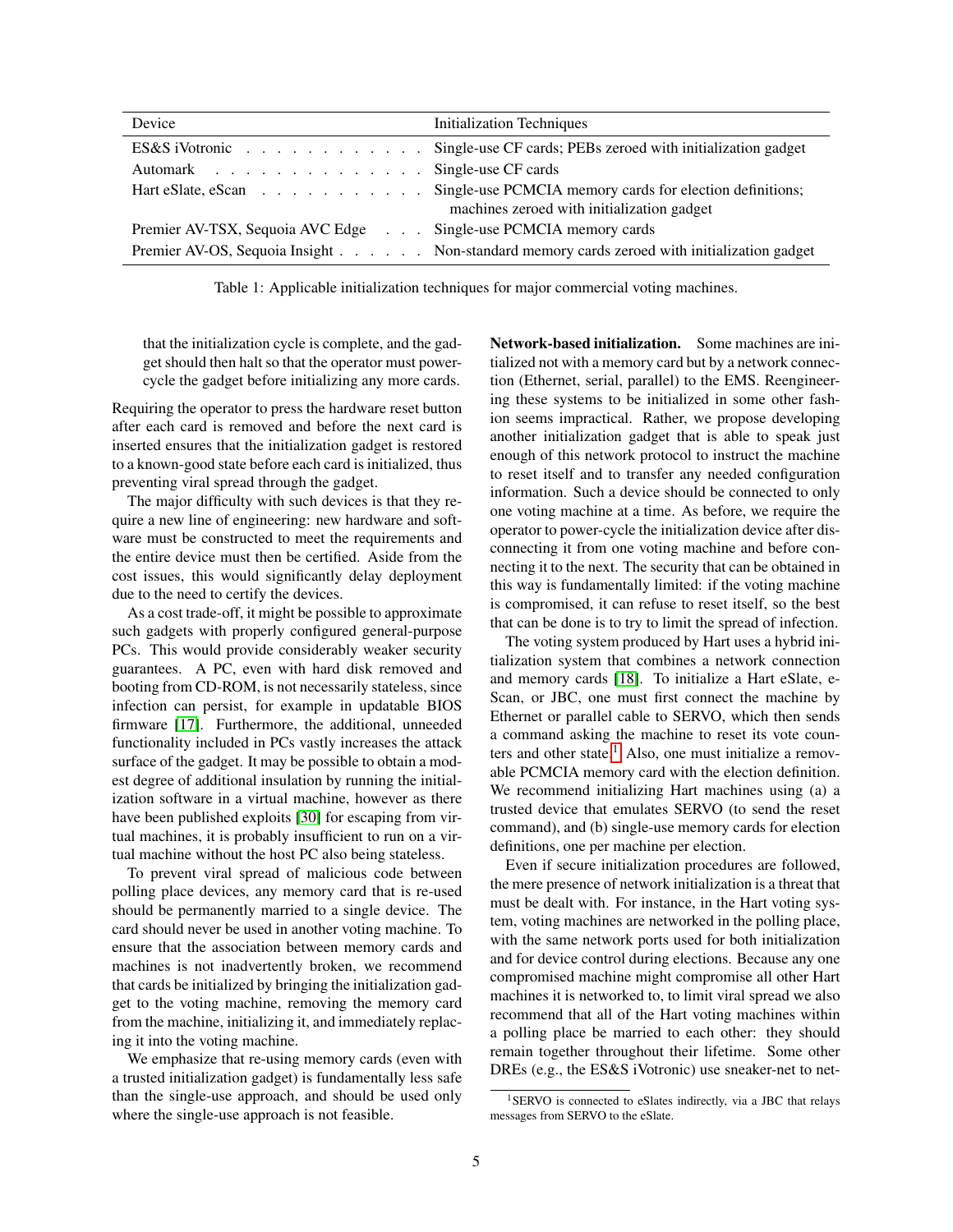work all the machines in a single polling place, which creates a similar risk; we recommend the same policy be applied to those systems as well.

Firmware upgrades. The problem of firmware upgrades is distinct from, but related to, pre-election initialization. Even if the correct firmware distribution is verifiably available to election officials, the firmware loading process presents its own risks.

Today, one common way to upgrade the firmware on voting machines is to create a memory card containing the firmware upgrade and insert it one by one into each of the voting machines. This creates a dangerous opportunity for rapid viral spread of malicious code: a compromised machine could overwrite the memory card with malicious data that will infect each machine the card is then inserted into.

In principle, if we had a memory card with a hardwareenforced write-protect switch, we could initialize that memory card, set the switch, and then use the card to upgrade every voting machine one by one. But this requires absolute confidence that the write-protect functionality is enforced via a hardware interlock (not in software) and that the memory card's firmware cannot be compromised or overwritten while the write-protect switch is set. These mechanisms are technically possible with both Flash and EEPROM, but it is not clear whether there is any commercially available memory card that meets these requirements, nor is it clear how to tell whether any particular card can be used safely in this way.

One can defend against this threat using the same procedures outlined above. The most secure approach involves disposable, single-use memory cards: for each voting machine, we burn a separate memory card with the upgrade, insert that card into that machine, and then securely dispose of that memory card. Note that this procedure still does not guarantee that compromised machines will get the new firmware — malicious firmware can simply ignore the update— it is intended solely to prevent viral spread. Also, this procedure does not guarantee that the upgrade is legitimate or prevent viral spread from the EMS to the voting machines; a malicious EMS could simply burn malicious firmware onto the memory card. The intent is solely to prevent the firmware upgrade process itself from becoming a vector for viruses to spread from voting machine to voting machine.

If disposing of the cards is not possible, the firmware upgrade can be performed using whatever existing memory card is married to the machine (as described above). The card could be removed from the machine, initialized with new firmware with our custom initialization gadget, and then reinserted into the machine for reinstall. This approach requires extremely careful procedures: if a card from infected machine A ends up in uninfected machine B, then machine B will become infected. Because of the chance of this kind of mishandling, the disposable approach is safer, though more expensive.

# <span id="page-5-0"></span>3 Early Reporting

Precinct opscan devices and DREs output records of cast votes on memory cards. In the procedures typically employed by counties, these cards are loaded one after another onto the EMS, which tabulates the votes from the cards and outputs the election results. This procedure is unsafe: DREs and other precinct devices can be compromised; the compromised devices can be instructed to write arbitrary data to the memory card; malicious data on a memory card can compromise software in the EMS used for tabulation; and if this happens the entire county's results would be cast into doubt.

To obtain vote counts that are correct, one must process votes only in forms that cannot allow compromise of the EMS: the optical scan ballots themselves; DRE VVPATs; and summary tapes from any precinct devices. We consider this trustworthy count in Section [4.](#page-6-0) Unfortunately, this process could take several days to complete. However, many jurisdictions currently conduct an unofficial count on election night, to provide early reporting for candidates and the press. For example, election results may need to be available before midnight if they are to be included in the next day's newspapers.

Unfortunately, the best procedures we are able to describe for early reporting are extremely brittle. By far the safest approach is to avoid any kind of early reporting, and perform only a single trustworthy count — but given the large number of jurisdictions which do early reporting, we consider in this section how an early count can be obtained most securely.

Early reporting is applicable only when precinct devices create vote records in electronic form. For voteby-mail or other central-opscan voting setups, there are no such electronic records; the paper ballots must all be scanned to determine the results of the election. Before the scan, no total is available; once the scan has completed the available total is accurate and trustworthy, provided it is audited as provided for in Section [5.](#page-9-0)

Sacrificial EMSs. We recommend the use of a sacrificial EMS for early reporting, as proposed originally by Calandrino et al. [\[6,](#page-13-2) Sect. 6.10]. The sacrificial EMS is an entirely separate copy of the EMS that runs on a system separated by an air gap from all other systems. The election definition database generated on the main EMS is replicated onto the sacrificial EMS before any memory card is inserted into the sacrificial EMS. A write-once medium, such as CD-R, is used to transfer the database,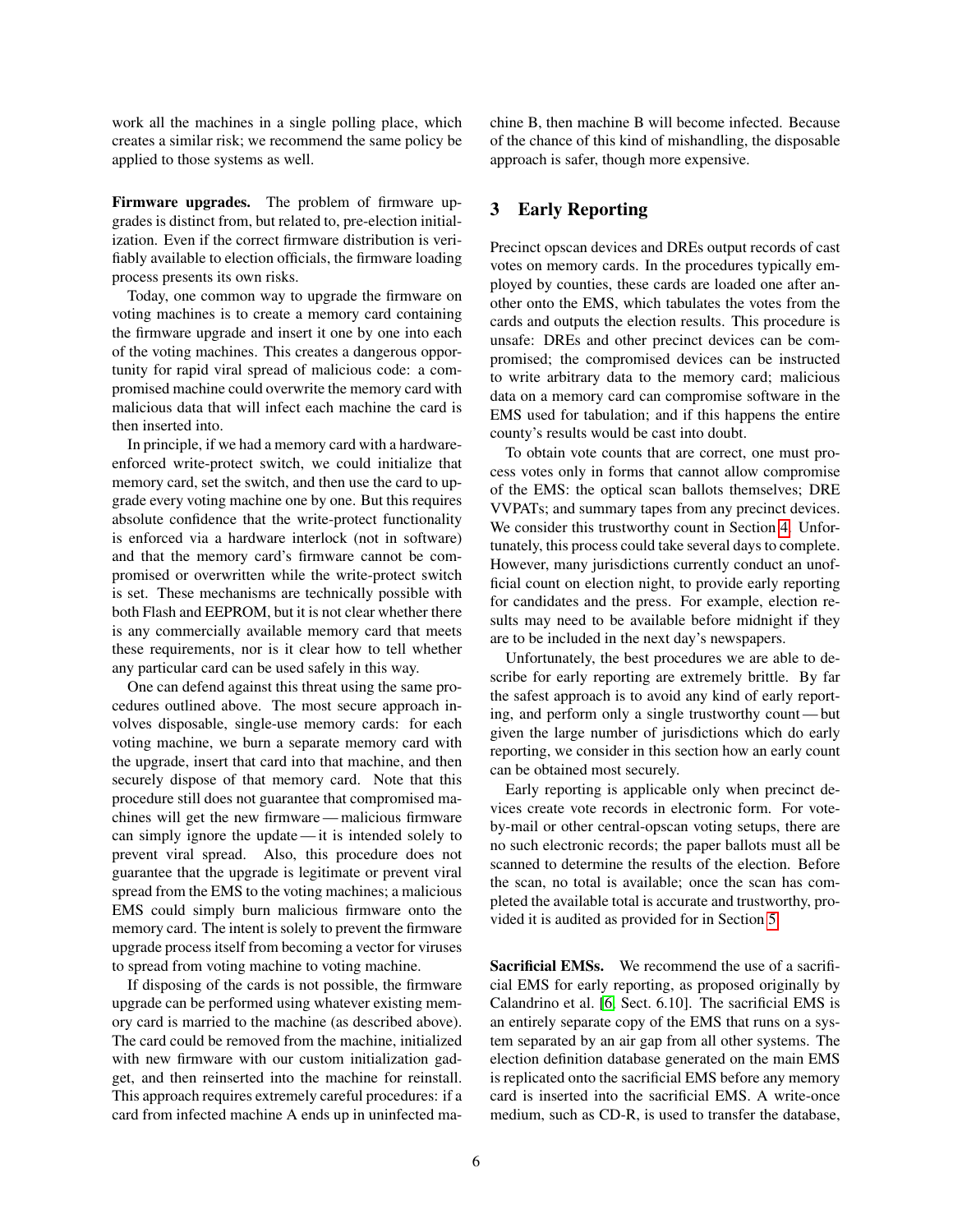rather than a network connection. Memory cards from the field are only ever inserted into the sacrificial EMS, and never into the main, trusted, EMS.

The sacrificial EMS must be considered potentially compromised once any memory card has been inserted into it. Thereafter, the sacrificial EMS must never be connected to any other system, directly or indirectly. The prohibition on indirect connection means that any memory card or other writable media inserted into the sacrificial EMS must not subsequently be inserted into another system. For this reason, early reporting can only be safely used when the memory cards are discarded rather than reused.

It is tempting to think that the memory card could be erased with a gadget and then reinserted into the system. However, this is unsafe. The security of this approach would require not only that the gadget not serve as a viral vector in the face of malicious cards, as described in Section [2,](#page-3-0) but that it be guaranteed to erase the cards successfully, to block the viral propagation path through the sacrificial EMS. If the gadget cannot be guaranteed to erase infected cards, then a compromised EMS can infect all the cards in the system. This goal is implausibly difficult to achieve. Even if the memory card is not running malicious firmware, it might contain malicious data that triggers a bug in the gadget, thwarting the erasure operation. If the memory card is running malicious firmware, even an ideal gadget cannot guarantee erasure.

In addition, the sacrificial EMS must be erased securely before being used again. At minimum one must erase the hard drives with an erasure tool booted from secure media, but it is not clear that this is sufficient, for the reasons discussed in Section [2.](#page-3-0) If the cost is not prohibitive, it may be better to retire the computer acting as sacrificial EMS after every election, retaining it as evidence. It may also be possible to remove only the hard disk, though again this might not prevent all infections. Another possibility is to run the sacrificial EMS inside a virtual machine and erase it after the election, though this only works if the VM can resist subversion by malicious guest software, which is contrary to our basic assumption that software cannot be trusted to handle malicious input. Moreover, even if the VM software itself is secure, it must be configured securely, kept up to date, etc. all which are likely to be challenging for election officials.

We have already observed that the sacrificial EMS, once compromised, can rewrite each memory card subsequently connected to it, and that this can lead to a viral infection mechanism if these cards are reused. There is an additional risk that remains even if memory cards are not reused and instead retained as evidence: An infection of the sacrificial EMS can rewrite memory cards arbitrarily; the rewritten cards will be useless as evidence in a later investigation. The attacker could misdirect investigators by leaving behind evidence suggesting that some other precinct device than the one he compromised was the source of the infection.

Accordingly, if the memory cards in use expose hardware write-protect switches, these switches should be engaged before the cards are inserted into the sacrificial EMS. As in Section [2,](#page-3-0) it is crucial that write protection be implemented via a hardware interlock rather than a software flag to be obeyed by the drive's firmware. A more general solution is to develop a memory-card archiving gadget that writes an image of each card to a CD-R. The archiving gadget must be applied to each card *before* it is read in the sacrificial EMS, which may introduce a slowdown that reduces the benefits of early reporting. As with all other gadgets, the archiving gadget would need to be stateless to avoid becoming an infection vector, so a new CD-R would be required for each memory card.

*Warning:* Unfortunately, electronically reading results is inherently risky. We cannot prevent a virus from infecting the sacrificial EMS and every memory card ever inserted into it. If any such memory card is ever inserted into trusted equipment (e.g., the trusted EMS), then the entire county can become irreversibly infected. Because a single seemingly minor procedural lapse can have such severe consequences, the safest approach is to avoid early reporting if at all possible.

#### <span id="page-6-0"></span>4 Tabulation

As discussed in Section [3,](#page-5-0) while a sacrificial EMS can prevent viral spread *between* polling place devices, it does not prevent viral spread to the EMS during the tabulation phase. A single compromised polling place device from a precinct count optical scan or DRE device can potentially compromise the EMS. A compromised EMS can alter all of the election results or infect all of the polling place equipment with malicious code, so the potential for any one polling place machine to infect the EMS poses a serious problem.

The source of the problem is that the memory cards used to transfer precinct or device totals represent too rich a channel to be able to guarantee that the EMS can read them safely. One alternative is simply to abandon the vote tallying aspect of the EMS entirely and manually add the vote totals reported by the precincts. However, this is clumsy and error-prone and obviates much of the attraction of using electronic voting in the first place.

We observe that the tabulation function of the EMS actually consists of two functions: vote collection (reading the memory cards) and vote aggregation (computing the vote totals and determining who won). Only the first function represents a threat to the EMS. Separating these two functions allows us to contain the effect of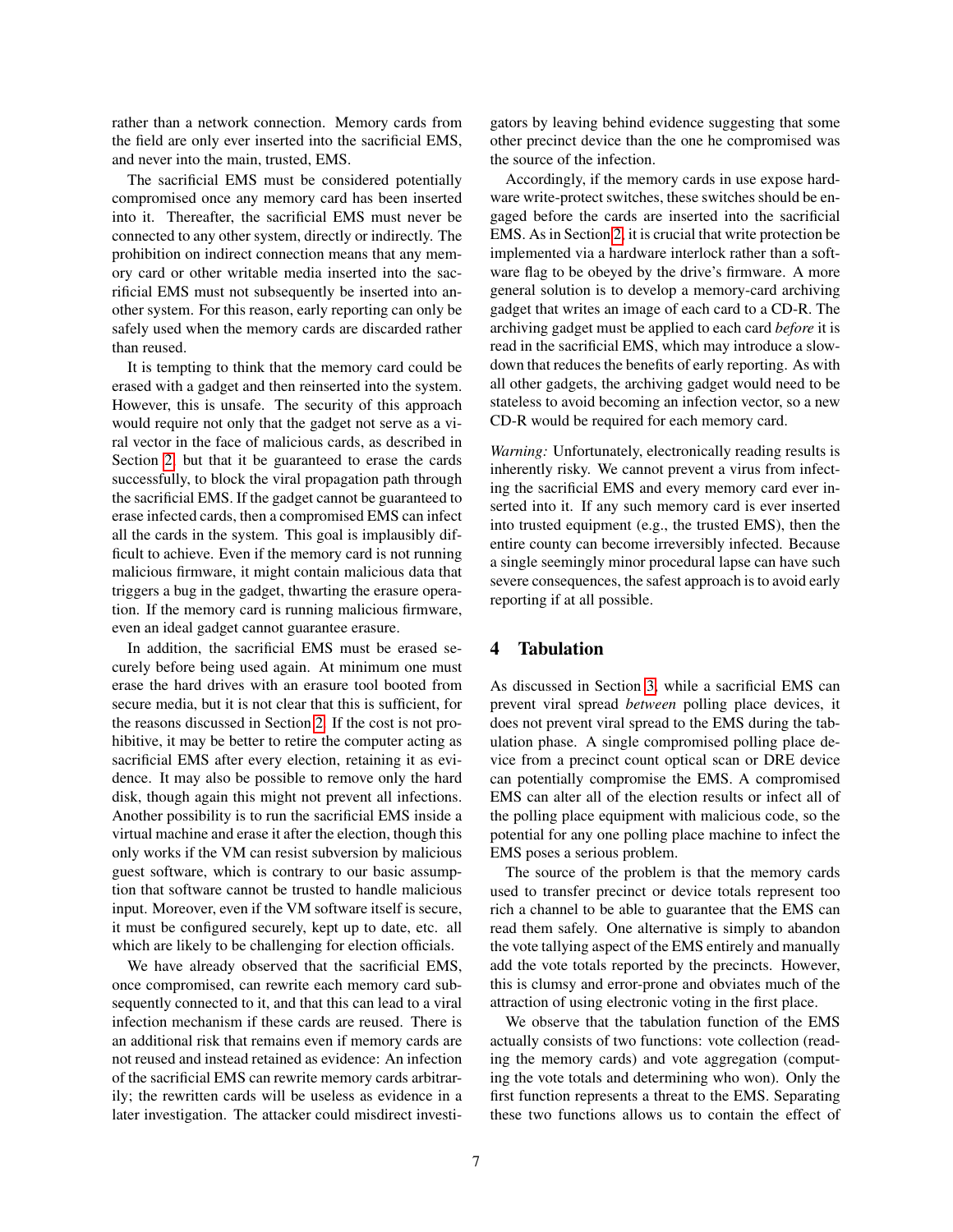cards containing malicious data — their votes still cannot be trusted but we can have confidence that the nonmalicious cards have been read and tabulated correctly.

We describe two strategies for performing this separation. The first strategy prevents the EMS from being compromised in the first place, but at the cost of more complicated workflow. The second strategy does nothing to prevent EMS compromise but allows compromise to be detected.

#### <span id="page-7-2"></span>4.1 Preventing EMS Compromise

Because the EMS cannot be trusted to read the memory cards from the polling place devices correctly, this step needs to be replaced with something safer. As the central count optical scanner is assumed to be inside the election central security boundary, results from it can be directly electronically fed into the EMS — depending on the system the scanner may even be directly operated by the EMS. Similarly, if we are willing to rescan all precinctcounted ballots, we can do so safely, and then reconcile the count with the totals reported from each precinct. This is a simple and effective countermeasure that could be deployed in jurisdictions that use paper ballots.

However, if we wish to avoid rescanning and/or use DREs, then we need some way to sanitize the data read by the memory cards before it is fed into the EMS, as shown in Figure [1.](#page-7-0) The difficult part of this process is the sanitization stage, which must provide a high level of assurance that the sanitized data cannot represent a threat to the EMS. The simplest and safest approach is to have the per-device totals manually re-keyed from the summary tapes produced by each device. This eliminates all electronic communications between the compromised devices and the EMS; malicious code transmission in the remaining low bandwidth channel is unlikely.<sup>[2](#page-7-1)</sup>

Although safe and simple, manual re-keying has significant drawbacks in terms of time and expense. Prices for commercial data entry services vary dramatically depending on the type of job and the accuracy level desired (number of fields per record; whether the paper must be directly handled or can be scanned; number of independent key-ins to detect entry errors), but we can take as a reasonable benchmark that the cost will be on the order of \$1 to \$10 per record, with each summary tape comprising a single record. These costs scale directly with the number of devices, so a county with 2,000 machines might incur an additional expense of \$2,000 to \$20,000 (less than \$0.10 per vote) per election. Techniques such



<span id="page-7-0"></span>Figure 1: Tabulating with sanitization

as multiple independent entries can be used to achieve an arbitrarily high degree of accuracy (one commercial services quotes accuracy rates of "99.995% or better"), though of course these come at additional cost.

It is harder to estimate the effect on tabulation time. At minimum the summary tapes must be gathered and entered into the system, so it is reasonable to expect a somewhat higher level of latency than in current digitally read systems. If the data entry is outsourced, there will of course be additional transport latency and issues of the security of summary tapes themselves. For instance, are the results scanned and electronically transmitted or are the actual summary tapes sent to the processing center? If policies or practical realities forbid outsourcing, then the county will need to have staff on hand, which significantly increases logistical issues.

An alternative to manual re-keying is to machine-read the summary tapes. The text on these tapes is often difficult to read [\[14\]](#page-13-9) and it is unlikely that an appropriate degree of accuracy can be achieved without assistance, so with existing devices it must be OCRed and then manually checked and corrected — there is not enough redundancy in the tapes to allow automatic error detection and correction. In fact, many data entry services use OCR followed by manual correction as an alternative to full manual entry. Alternatively, polling-place devices can be augmented to add a more machine-friendly representation (e.g., a 2-D bar code such as DataMatrix [\[19\]](#page-13-10), which could be used to check the OCR). As an additional security measure, the machine-readable section could include a digital signature by the polling place device, allowing for detection of substituted summary tapes. We note that because both of these changes require modifying device software, it is unlikely they can be developed and certified prior to the November general election. In addition, because cryptographic practice in current systems generally makes use of a system-global or county-global sym-

<span id="page-7-1"></span> $2^2$ Even the shortest shellcodes are approximately 30 bytes long [\[29\]](#page-13-7). Results tapes will contain letters and digits only; alphanumeric shellcodes are several times as long [\[27\]](#page-13-8). Compromising vote counts requires a more intricate payload than spawning a shell. Conservatively, a channel capacity of many hundreds of bits seems required for this kind of compromise.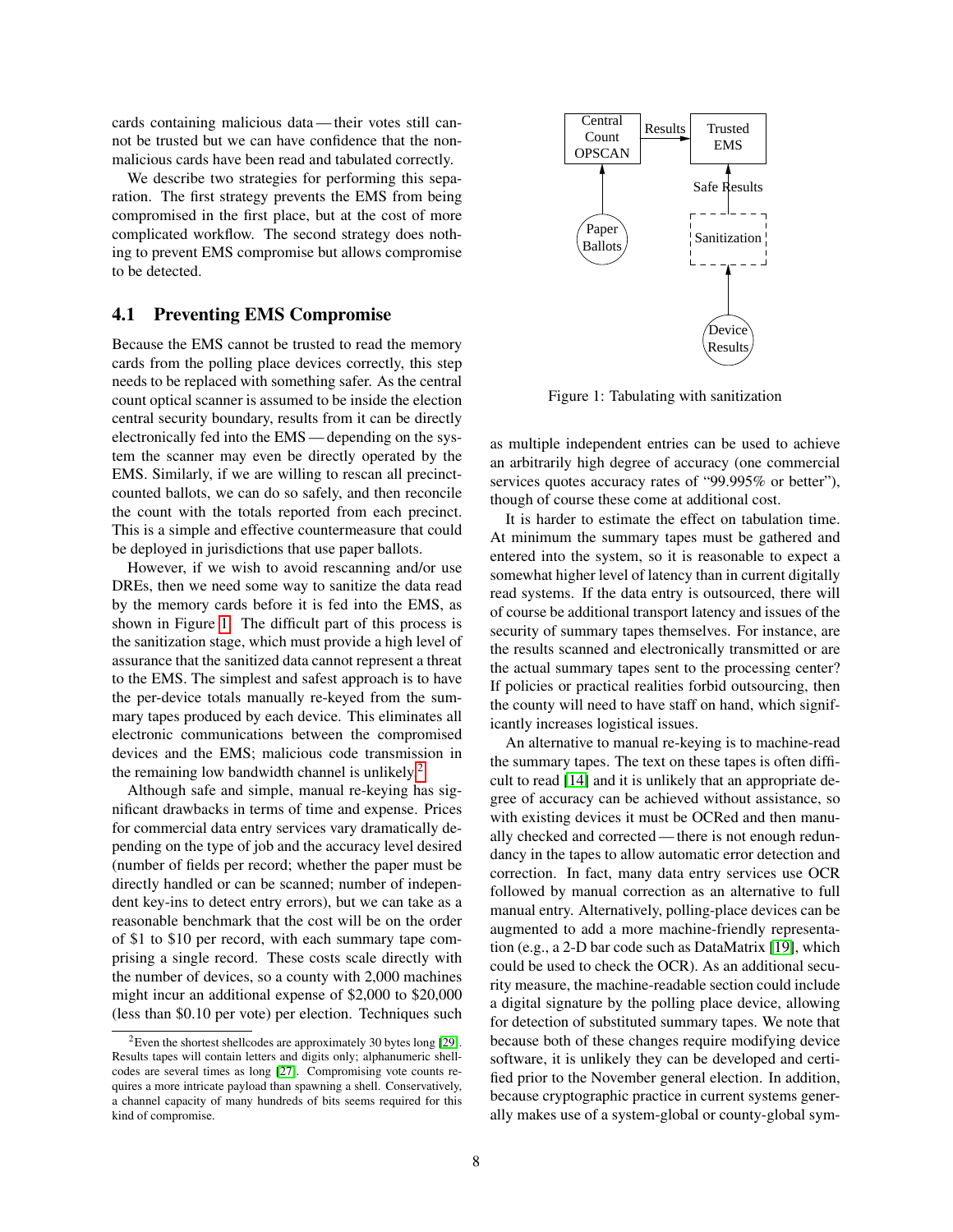

<span id="page-8-0"></span>Figure 2: Tabulating with a sacrificial EMS

metric integrity key, providing a per-device signature key would likely require nontrivial software and procedural changes.

One limitation of machine scanning is that it provides a significantly higher bandwidth channel into the EMS — image processing libraries in particular are notorious for having security vulnerabilities (see, e.g., [\[3,](#page-13-11) [24\]](#page-13-12)) — than does manual entry and thus represents a correspondingly higher risk of EMS compromise via malicious data. In addition, it is not clear that thermalprinted summary tapes are actually suitable for scanning and OCRing [\[14\]](#page-13-9).

#### 4.2 Detecting EMS Compromise

An alternative approach is to assume that the polling place devices are usually uncompromised and to use a procedure that allows error detection and investigate when discrepancies are found.

The workflow, shown in Figure [2,](#page-8-0) is similar to — and could even be integrated into — the early reporting workflow. As described in Section [3,](#page-5-0) we feed the memory cards into the sacrificial EMS and tabulate there, and then either discard or sanitize the cards. However, we must read the centrally counted ballots on a trusted scanner (perhaps attached to a trusted EMS depending on the system) and then carry those results to the sacrificial EMS on disposable media, ensuring an accurate, independent count of those ballots. As in Section [3,](#page-5-0) a single compromised memory card can compromise the sacrificial EMS and invalidate the results. Thus, we need a mechanism for checking the results; specifically, we need to check that (1) the memory cards were read correctly by the sacrificial EMS and (2) the results from the memory card were added correctly.

To enable these checks, we propose that the EMS output a "results file" in a machine readable format (tab-

| Device | Hoover | Roosevelt |
|--------|--------|-----------|
|        | 40     | 50        |
| 2      | 45     | 56        |
|        |        |           |
| Total  | 1010   | 1011      |

<span id="page-8-1"></span>Figure 3: An example results file, in a simple machineparseable format.

delimited, CSV, etc.) listing vote totals for each candidate in each contest for each device, such as the sample shown in Figure [3.](#page-8-1)

To check that the cards were read correctly, election officials randomly sample the devices during the official canvass and compare the totals in the results file to those printed on their summary tape. The usual statistics [\[4,](#page-13-13) [2,](#page-13-14) [23,](#page-13-15) [28\]](#page-13-16) for the required number of samples for precinctbased auditing apply here as well. An additional check on the correctness of the device results can be provided by having each device digitally sign its results with a perdevice key (as opposed to the system-wide keys used by most current systems).

We note that another source of information about the data that should have been fed into the EMS can sometimes be found on the devices themselves. The Hart system, for instance, stores a duplicate copy of each vote cast on the polling place device. However, downloading this data would require yet another gadget, which seems substantially more onerous than using the results tape.

Once the individual results are checked, the tabulation process then must be checked. This can be done by using generic spreadsheet tools (e.g., Excel) to independently read the file and compute the totals and compare them to the ordinary election reports provided by the EMS. The most significant limitation of this technique is that extreme care must be taken with the results file. Because it is prepared by the potentially compromised EMS, it may contain malicious data that could compromise whatever tool is used for checking. This risk can be mitigated in two ways. First, the data can be processed with tools specifically designed to handle malicious data (e.g., carefully written Perl scripts). Second, the data can be filtered to ensure that the file conforms to a restricted format prior to being processed with a more generic but also potentially more sensitive tool such as Excel. In addition, the data can be checked with multiple independent tools on multiple platforms, forcing the attacker into the more difficult task of devising a single malicious file that produces consistent results across all such platforms.

This procedure can be extended to allow public checks of the EMS operation. Once the reconciliation phase has successfully completed, election officials would publicly post the results file and scanned images of the results tapes to a Web site or other public repository. Any third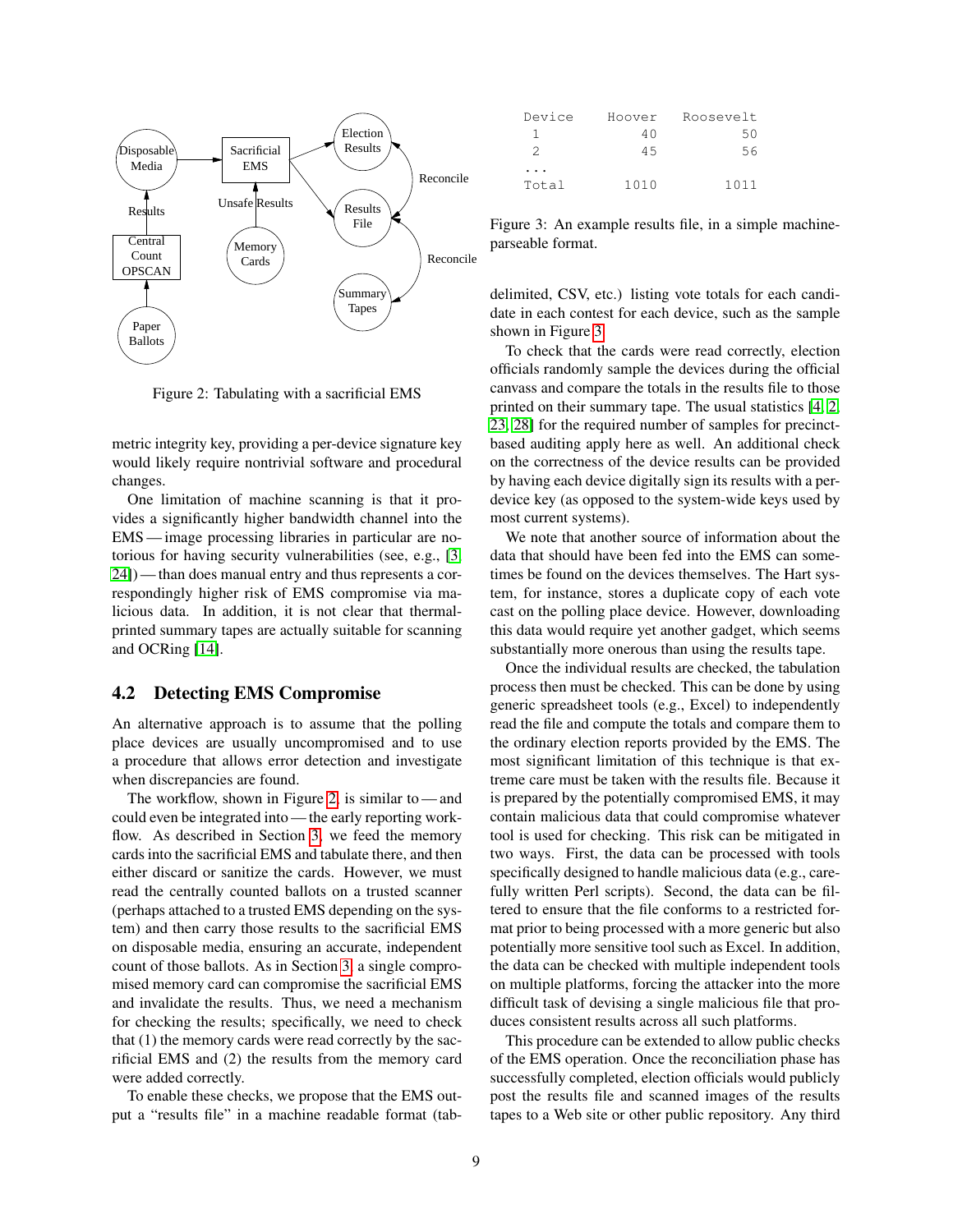party can independently perform the appropriate checks that the EMS has added the votes correctly. In addition, if each machine includes digital signatures on its results and those signatures are propagated into the results file, a third party can quickly achieve some confidence that the per-machine results being reported have not been modified by a compromised sacrificial EMS without resorting to examining the results tapes, at the cost of requiring very careful key management by election officials.

Discrepancies in either of these processes, if they cannot be ascribed to human or procedural errors, indicate that at least one of the polling place devices and, potentially, the EMS has been compromised. Consequently, discrepancies must be investigated, and in some cases it may be necessary to recount all the ballots using a more secure method.

The major advantage of this technique vis-à-vis that presented in Section [4.1](#page-7-2) is that it has minimal impact on the current workflow. The major impact is the burden of operating the sacrificial EMS required for any electronic results processing. If early reporting (Section [3\)](#page-5-0) is used, the memory cards need only be read once.

This procedure is inherently more risky than that described in Section [4.1.](#page-7-2) As with early reporting, because untrusted cards are read by machine, procedural errors can lead to viral propagation. In addition, the postelection reconciliation stage is more complicated (albeit more efficient as only a small number of summary tapes are reviewed) than the manual-entry technique described in Section [4.1,](#page-7-2) and is dependent on the correctness of the software — which of course must be written and certified — that processes the results file. This technique may also require some modifications to EMS software to allow for exporting the results file. By contrast, all the systems we are aware of allow for manual data entry, so it is likely that the approach described in Section [4.1](#page-7-2) can be executed with no change to the system software.

#### <span id="page-9-0"></span>5 Post-Election Auditing

While the procedures that we recommend in Sections [2–](#page-3-0) [4](#page-6-0) can help slow the spread of malicious software among the components of a voting system, they cannot prevent all such attacks. For instance, they cannot defend against insider fraud, nor do they provide any way for observers to independently verify election results. Further safeguards are necessary: following every election, a post-election audit should be carried out to ensure that the totals from the tabulation phase agree with the voterverifiable paper ballot records created during the voting process, and to ensure that election observers can verify that this is the case [\[21,](#page-13-17) [25\]](#page-13-18).

While conducting a thorough audit may be timeconsuming, it provides a higher level of confidence in the integrity of the result than any other mechanism we have been able to identify. Unlike the early reporting and tabulating phases, where software and hardware are trusted to behave correctly in the interests of speedy reporting, the auditing phase should provide a way to verify the correctness of the count, without requiring trust in any computer component. Election officials generally take several days or weeks to release final "certified" results, and they can use this time to conduct an audit that might detect evidence of fraud (even if they cannot necessarily correct the damage).

To ensure that audits meet their transparency goals, audits must be open to public observation, and it must be possible for observers monitoring the audit to verify that each contest was decided correctly. Conversely, audits must not endanger the secrecy of the ballot; for instance, they must not create new opportunities for vote-buying.

#### 5.1 Auditing Paper Ballots

For paper ballots, whether marked by hand or via a ballot marker, most jurisdictions employ statistical auditing methods where only a fraction of ballots are manually reviewed. The goal of a statistical audit is to establish with a given level of confidence that if all ballots were to be hand counted, the election outcome would remain the same. If discrepancies are found between the paper and electronic records, neither set of records should be discarded out of hand. Instead, officials should launch an investigation to determine the cause of the errors and the extent to which either set of records can be trusted.

One standard method for post-election auditing is first to publish the election tallies broken down by precinct, then to manually recount all the ballots in a randomly selected set of precincts and compare the manual tallies to the previously published electronic tallies. If discrepancies between the two tallies are sufficiently rare, then this provides probabilistic evidence that a 100% manual recount would not change the outcome of an election.

How many precincts will be sampled is generally specified as part of a jurisdiction's auditing procedures. Some procedures call for a fixed percentage, while better procedures, like those that would be mandated by H.R. 811 [\[1\]](#page-13-19), use a "tiered" approach, where thresholds for the margin of victory determine the auditing percentage. Unfortunately, these strategies will occasionally yield substandard levels of statistical confidence. Consider a race involving 500 precincts, roughly the average number for a U.S. congressional district. Under H.R. 811, if the margin of victory was slightly greater than 2%, auditors would sample 3% of precincts and obtain a 55% confidence level. With a margin of victory slightly greater than 1%, auditors would sample 5% of precincts and achieve a 48% confidence level. A bet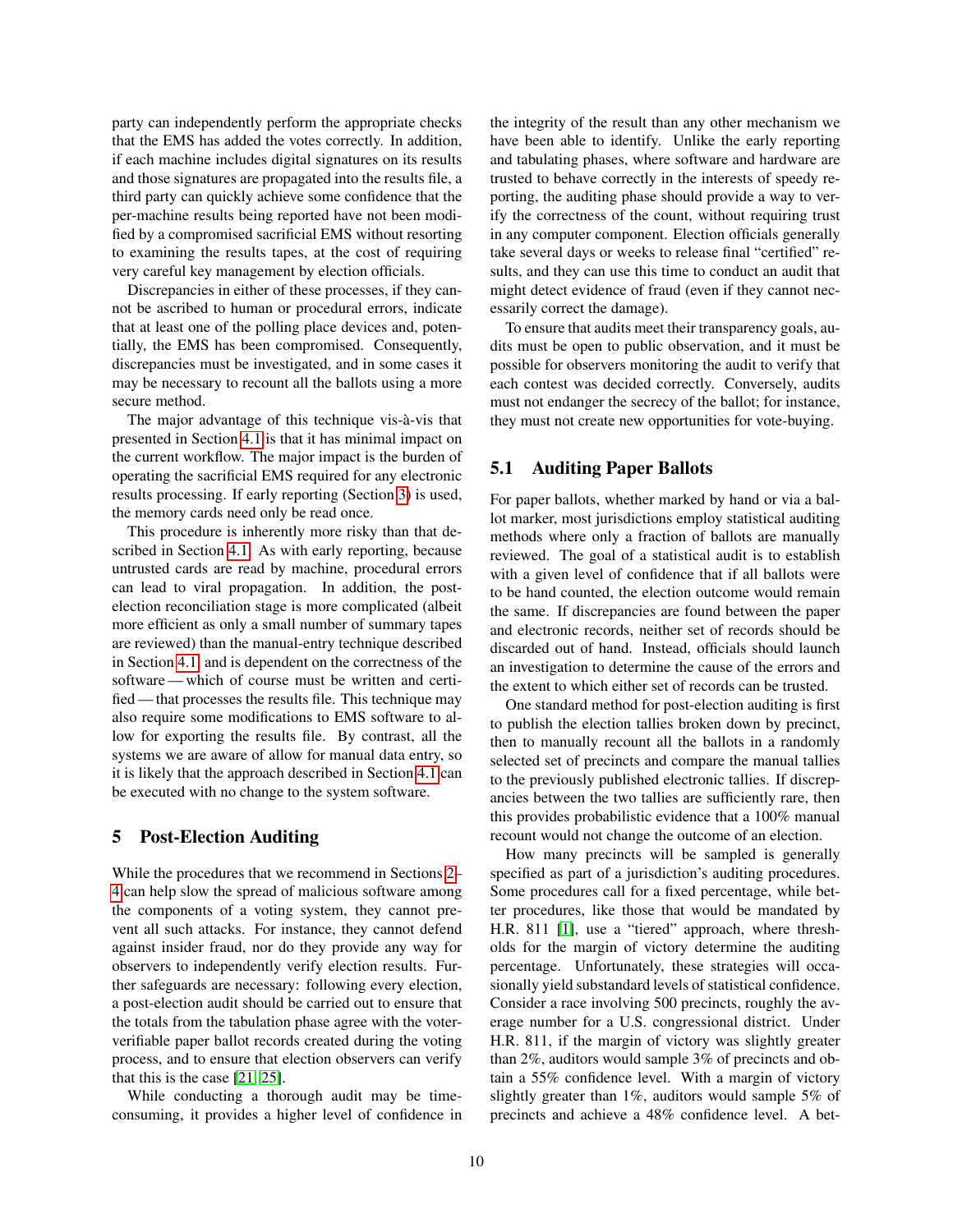ter strategy would be to target a high, fixed confidence level — perhaps 95% or 99%. Auditors could then calculate the necessary sample size using methods such as those proposed by Aslam et al. [\[4,](#page-13-13) [28,](#page-13-16) [23,](#page-13-15) [2\]](#page-13-14).

Per-precinct audits can be inefficient: sometimes one must recount a substantial fraction of the precincts to gain sufficient confidence [\[4,](#page-13-13) [28\]](#page-13-16). For example, in a race with 500 precincts and a 1% margin of victory, auditors would need to sample around 28% of precincts to achieve 99% confidence. It would be more efficient to audit on a per-ballot basis, choosing a random sample of ballots (not precincts) to manually recount. Calandrino et al. have proposed one way to do this, based on optically scanning the paper ballots while simultaneously stamping each ballot with a serial number [\[7\]](#page-13-20). Unfortunately, existing central-count optical scan machines do not provide this capability. Also, their scheme does not meet the transparency goals of providing observers a way to verify the election outcome for themselves: for independent observers to be able to verify election results, they would need a copy of all of the electronic cast vote records, but disclosing this information to members of the public introduces opportunity for coercion and vote-buying due to pattern voting and other attacks [\[26\]](#page-13-21). Thus, while ballotbased auditing might be suitable as a means for election officials to augment the sensitivity of per-precinct auditing, it is not yet suitable as the sole audit mechanism. We consider it an important research problem to find a way to perform transparent, privacy-preserving per-ballot audits with existing voting equipment.

## <span id="page-10-1"></span>5.2 Auditing DRE Paper Records

Paper records produced by DREs present different auditing challenges. The thermal-tape printers used by most DREs to print VVPATs make poor ballot printers. Ideal ballot stock is heavy, so it can be handled by scanners without causing jams; comes in discrete units, so it can be reordered randomly; and is premarked to enable easy opscan registration. By contrast, thermal-printer tape is flimsy, continuous, $3$  and initially empty. The continuous tape reveals the order in which voters cast their vote, which poses risks for ballot secrecy.

Assuming VVPAT records are available, one simple approach is to perform a 100% manual count of the VVPAT records. This may be reasonable in jurisdictions (such as Diebold- and Sequoia-using precincts in California) that use DREs only for accessibility, because then the number of records to be recounted is limited. However, this is awkward and impractical when many votes are to be counted [\[16\]](#page-13-22). The natural alternative in these cases is to apply per-precinct auditing.

One small improvement is to perform per-machine auditing, where a random sample of machines is selected rather than of precincts. This requires the ability to publish election tallies broken down by machine, rather than by precinct; current voting systems may or may not have this capability, but it does not seem conceptually difficult to extend existing EMSs with this capability. Permachine auditing does introduce voter secrecy issues when one machine is used by only a small number of voters, so this model seems best suited for jurisdictions where all voters vote on a DRE (with VVPAT).

As with optical scan, per-ballot auditing for DREs would provide greater sensitivity, but providing transparent per-ballot auditing without violating ballot secrecy seems challenging. An additional challenge is finding the correct ballot without having to manually go through the entire tape. One approach we considered was to have the DRE number each entry on the VVPAT, but this of course makes the ballot secrecy problems worse. For these reasons, we believe more research would be needed before per-ballot auditing for DREs is suitable for use with public elections.

Spoiled VVPAT records. One of the primary shortcomings of any method of VVPAT auditing is the difficulty of detecting *presentation attacks* by a malicious DRE [\[20\]](#page-13-23). For instance, the DRE could try to misrecord the voter's vote both electronically and on the VVPAT record; if the voter notices, then the DRE could allow them to change their vote and could behave honestly from then on for that voter. In this way, the electronic and VVPAT record would always be consistent, and if only some voters check the VVPAT record carefully enough to notice errors, such an attack could be very effective. In one study, over 60% of experimental subjects did not notice such errors [\[13\]](#page-13-24). Of course, a malicious DRE might attack only a small fraction of voters, making it harder to detect such an attack.

We observe, however, that this attack leaves evidence on the VVPAT in the form of spoiled ballots. In a fair system, we would expect that the distribution of spoiled ballots would be unbiased: Smith voters are just as likely to inadvertently vote for Jones as Jones voters are to vote for Smith. However, a presentation attack creates a biased error distribution: an attacker favoring Smith moves votes from Jones to Smith; when voters correct the errors we see more spoiled ballots for Jones than we would otherwise expect. In a sufficiently large election, it should be possible to distinguish random and malicious effects. For instance, in a 100,000 vote election with two

<span id="page-10-0"></span> $3$ Cut-and-mix paper-trail printers have been considered as a means to creating a VVPAT; these would reveal less information about the order in which ballots were cast but are not in widespread use today. Another flawed approach is to cut the paper tape into individual ballot records after the voting but before the tallying. This produces small, flimsy, difficult-to-process records.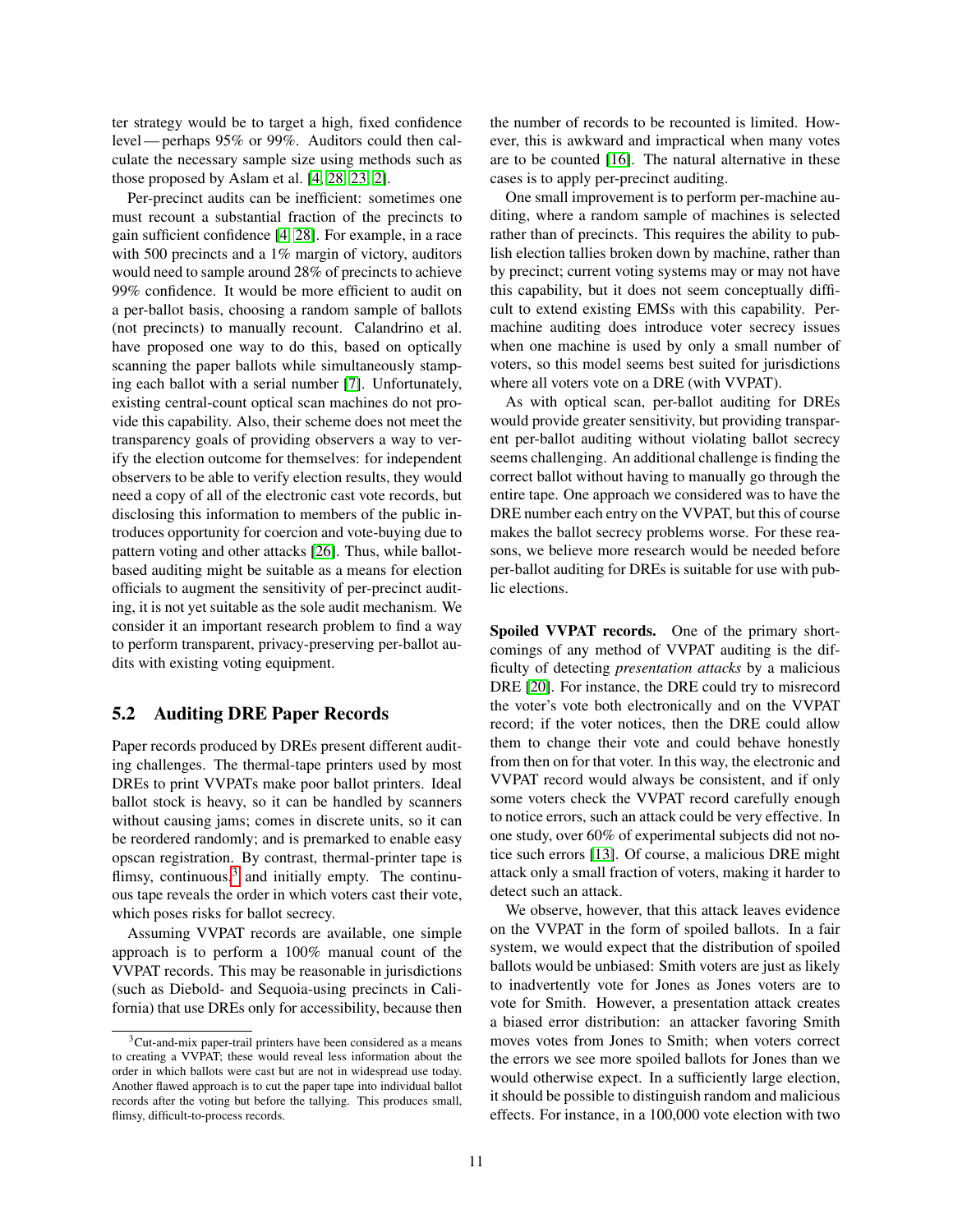candidates and a small margin of victory, an attack that shifts 2,000 votes can be detected against a background error of 5% spoiled ballots even if only 1/3 of voters actually check the VVPAT. We note that presentation attacks are not the only factor that could produce biased errors — for instance, there could be a UI error which tends to cause voters to vote preferentially for Jones versus Smith — however any such anomaly is evidence of a problem which needs investigation.

Because this technique works only when large numbers of votes are analyzed, we need to measure the vote shift across the entire county. To obviate examining every VVPAT to count spoiled ballots, DREs could be modified to emit spoiled ballot and vote shift statistics on a per-precinct basis. These could be published and then confirmed as part of the precinct-based audit. This auditing method is itself subject to a more sophisticated ballot spoiling attack that eliminates the biased error distribution by introducing dummy cancellations [\[11\]](#page-13-25), but this attack requires the VVPAT to perform extra vote printing, which might be noticed by voters or poll workers, so it is more difficult to mount than a simple presentation attack and might be fixable by future improvements of the VVPAT.

VVPAT-less DREs. Not all DREs are deployed with VVPATs, and some states, such as Pennsylvania, prohibit their use. Such machines typically produce only summary tapes. We are unable to offer any practical auditing measures for these devices. Although some systems (e.g., Hart) provide redundant electronic records which might be useful for forensic purposes, because those records are under the control of the same software that controls the devices, they are not suitable for an endto-end audit.

# 6 Putting It Together

The previous sections describe a series of independent techniques intended to increase the security of individual phases of an election. In this section, we describe how to apply these techniques to the combinations of voting equipment in widespread use. We consider three common scenarios: optical scan with electronic ballot markers (EBMs) for accessibility, optical scan with DREs for accessibility, and pure DRE systems.

#### <span id="page-11-0"></span>6.1 Opscan with EBMs for Accessibility

Scanning Twice. The most secure operational mode for opscan is to use both precinct count and central count: all ballots are scanned and counted on precinct count machines to detect overvotes, undervotes, and other kinds of voter error, and then the paper ballots are returned to election headquarters to be scanned again on centralcount scanners. Because errors in the precinct count will be detected when the ballots are centrally counted, this approach dramatically reduces the impact of attacks on the precinct optical scanners, In addition, if the one-way dataflow procedures described in Section [2](#page-2-0) are followed, externally introduced viral attacks on the precinct optical scanners are impractical, which means that an outsider would need to attack each device individually, thus dramatically increasing the cost of such an attack.

The primary attack vector on this type of system is to attack the paper ballots directly, for instance by having poll workers introduce bogus paper ballots into the system. However, because the precinct counts are compared against the central count, to avoid detection attackers would also have to feed these ballots into the precinct scanner. This blocks some attack vectors (e.g., stuffing the ballot box itself) and limits the damage to only those polling locations where poll workers have been subverted. A compromised precinct scanner can still mount limited attacks, for instance, "accepting" overvoted ballots, thus invalidating some ballots, or rejecting valid ballots, perhaps discouraging votes for one candidate. Insider attacks are not prevented, but can be detected during the audit if an appropriate level of statistical confidence is provided.

Precinct Count with Central Aggregation. In systems where only precinct count is used, compromise of the precinct count scanners becomes a more significant issue. Sufficiently aggressive auditing can detect tampering, but as described in Section [5,](#page-9-0) this may be costly. This approach cannot prevent compromise of the precinct scanners, but the measures described in Sections [2](#page-2-0)[–4](#page-6-0) should prevent viral spread, thus forcing an outside attacker to individually attack each precinct scanner one by one. As with double-scanning, non-technical ballot stuffing and insider attacks remain possible.

Electronic Ballot Markers. Electronic ballot markers can be used to support accessibility with minimal impact on the security properties of these optical scan systems. The ballots output by the EBM can be fed into the ordinary paper ballot processing path.

Unlike manually marked ballots, EBM ballots are subject to presentation attacks by a compromised EBM. This attack is to some extent alleviated by the increased resistance to viral spread provided by one-way dataflow measures. An outsider who wishes to mount a presentation attack on the EBM must attack each device individually (this may be somewhat easier than attacking optical scanners, because the voters have direct access to the EBM). If the EBMs are used only for accessibility, the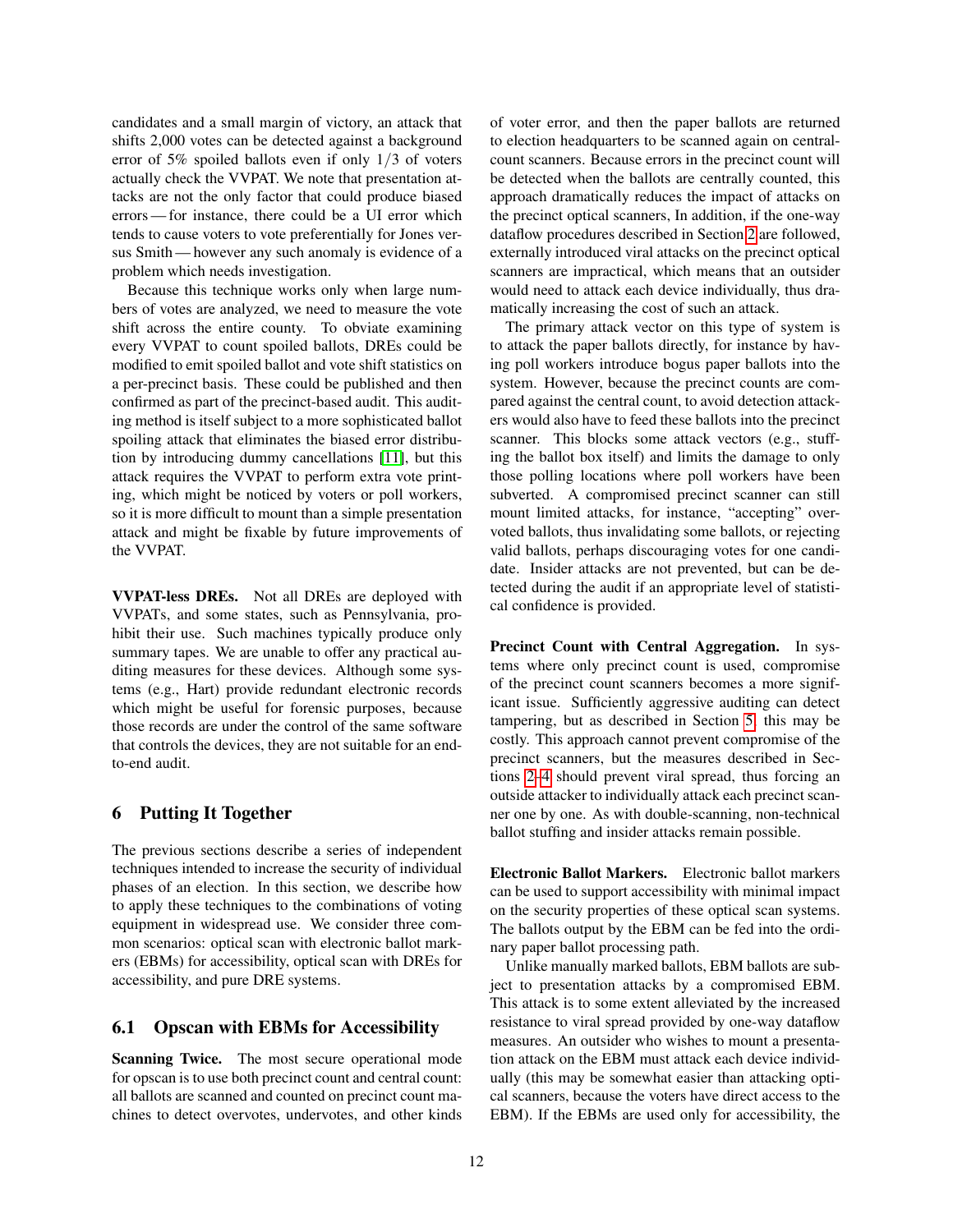limited number of votes cast on the EBM significantly reduces the impact of this attack.

# 6.2 Opscan with DREs for Accessibility

Many counties have deployed a hybrid system consisting of manually marked opscan ballots, with one DRE available in every polling location for accessibility. The safest way to utilize these systems is by following the approaches outlined in Section [6.1,](#page-11-0) using the DRE purely for accessibility, and performing a 100% manual recount of the DRE VVPAT records — effectively using the DRE as an EBM. Because few votes will be cast on the DRE, the 100% manual recount may be operationally feasible. This approach mirrors the model required in California for the Premier and Sequoia systems [\[8,](#page-13-26) [9\]](#page-13-27).

This approach has similar security properties to opscan with EBMs. As with EBMs, there is a risk of presentation attacks, though this risk is largely mitigated by the difficulty of compromising a large number of devices without insider access and by the limited number of votes cast on DREs in such a system.

#### 6.3 Pure DRE systems

Finally, we consider DRE-only systems. In any county of reasonable size, it will be impractical to perform a 100% manual recount of the VVPAT records. Rather, the DRE results must be aggregated using the techniques described in Sections [3](#page-5-0) and [4.](#page-6-0) As before, auditing can detect some kinds of attacks, but this may require a significant increase to the number of precincts audited compared to current practice. In principle, we might expect better specificity because the DRE records should normally contain no errors, and so any error is suspicious. However, experience indicates that DRE machines do produce discrepancies between tallies, even in cases where there is no evidence of attack [\[14,](#page-13-9) [12\]](#page-13-28), and thus it is not clear that the specificity is in fact superior, or that it is possible to recover from even clear errors.

The security attainable with DREs is inferior to what is attainable with an opscan system (Section [6.1\)](#page-11-0) in two significant respects. First, presentation attacks become a serious issue when all votes are cast on DREs. Auditing spoiled ballots (Section [5.2\)](#page-10-1) may help ameliorate these attacks in elections of sufficient size, but probably won't in small local races. Second, false counting attacks are both easier to mount and harder to detect and compensate for: easier to mount because it is easier to obtain access to the DREs than the optical scanners; harder to detect and compensate for because a complete manual recount of the entire election is impractical except with strong evidence of fraud. By contrast, a complete central rescan of all paper ballots is practical, though expensive.

These risks are partially ameliorated by the one-way dataflow techniques described in Sections [2](#page-2-0)[–4,](#page-6-0) which force an attacker without insider access to individually tamper with each machine that he wishes to compromise. While significant risks do remain, this is a significant improvement over current systems, where an outsider can attack a single device and compromise the entire county.

## 7 Conclusions

This paper has described a set of techniques for hardening the operation of existing voting systems. When used, these techniques provide the following security properties:

- *Containment of viral spread.* A single compromised polling place device cannot be used to compromise either the EMS or other polling place devices in another polling location.
- *Correct vote tabulation.* Although a single compromised polling place device can report false results, the results from uncompromised devices are reported and tabulated correctly.
- *Some detection of compromised single devices.* The auditing and reconciliation procedures will detect many instances of compromise in which ballots, VVPAT, or summary tapes remain correct.

These properties represent an improvement over the current deployed systems, which are extremely vulnerable to single-point failures difficult to detect and impossible to correct. However, our proposals are not intended to provide perfect assurance of the correctness of results. As far as we know, that is not possible given the current or likely future state of voting machine technology. The mechanisms we proposed reflect a compromise between the competing imperatives of retaining the current systems and providing confidence in the results of the election.

#### Acknowledgments

We thank Matt Blaze, Dan Wallach, and our anonymous EVT reviewers for many insightful comments and ideas that significantly improved this paper. This work would not have been possible without our colleagues on the California TTBR whose work forms the necessary background for this work. During the TTBR, we had many discussions with them that shaped our thinking on many of these topics.

For productive discussions on the operational parameters of the environment in which these systems are deployed, we thank the California Secretary of State's